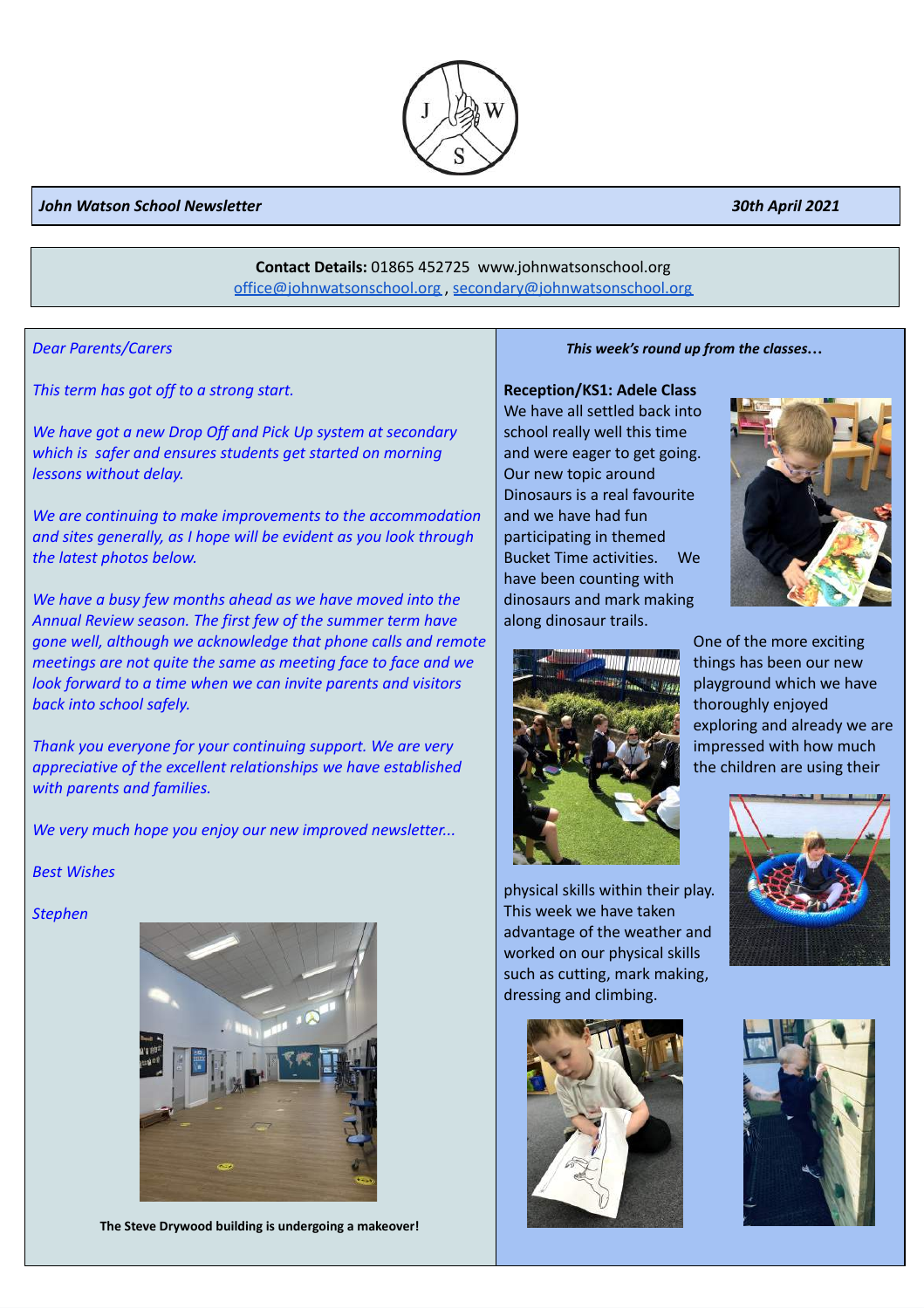# **Please do refer to our website for further information about the school**

link to our [website](https://www.johnwatsonschool.org/)

# *Dates for the Diary:*

- ★ **Monday 3rd May 2021** Bank Holiday
- ★ **Tuesday 4th May** start of School Art Week
- ★ **Friday 28th May 2021** Last day of term (normal finish time)
- ★ **Monday 31st May 2021** Bank Holiday
- ★ **Monday 7th June 2021** Pupils return to school

# **Art Week, 4-7 May 2021**

Next week we will be holding a whole Art Week on the theme of New Beginnings. Every pupil will join in a week of creative experiences. We will be painting and printing, taking photographs and making sculptures. At the end of the week the finished artwork will be mounted and displayed in the School.

There will also be an art installation on each site, inspired by symbols of hope and new beginnings.

As this year we cannot open the school to visitors, we will be making a Virtual Gallery which you can visit on the School's website.

You will also be sent a photo of your child's picture and you will be able to buy this for a contribution of £3, which will be used to help fund future School events and trips. Purchased pictures will be sent home at the end of May.

# **OXFORDSHIRE**



# **KS1: Sinatra Class:**

We have all settled really well after the Easter holiday and have been excited to try out the new outdoor climbing frame. It has provided new and challenging opportunities outside.



This term we will also focus on more outdoor learning and this week we enjoyed a bucket time outside and particularly liked making dinosaur footprints for stage 3.





Last week we started the *Dinosaur Roar* story and have been doing lots of activities around dinosaurs. This week we focused on different textures.

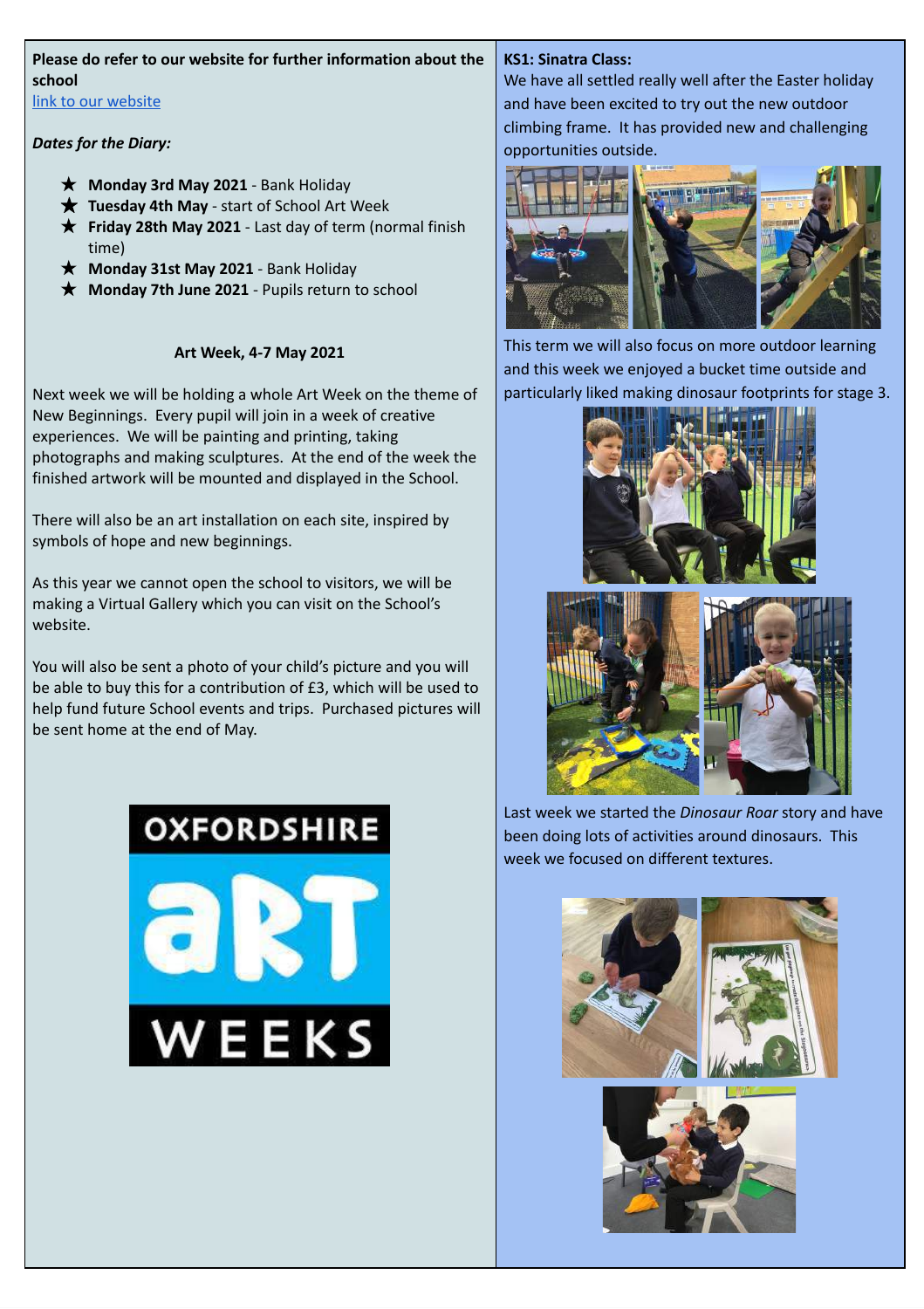## **KS3/4 Corrs Class**

We have had a very productive start to the new term working on a theme of 'Independence', pupils have been developing their abilities to work in the garden, planting seeds, raking leaves, litter picking and weeding.







Using the donation of seeds from Homebase, pupils have enjoyed planting flowers like sunflowers and watching the process of growth.

WE have also enjoyed extending our independence to learning how to ride bikes safely, including signalling when turning.



#### **KS1/KS2: Swift Class**

Everyone in class has settled back in extremely well after the Easter break. The children have been enjoying this term's theme of Dinosaurs, where we've created a jurassic swamp, model dinosaurs, dinosaur slime and dinosaur biscuits.



Our sensory story, Dinosaur Roar, has helped us look at opposites and explore different textures.



It's been exciting for the children to have brand new play equipment outside and it has been great to see their confidence grow as they learn to use it safely. Swift Class have also been keeping our teeth safe as they learn the routines of brushing teeth.

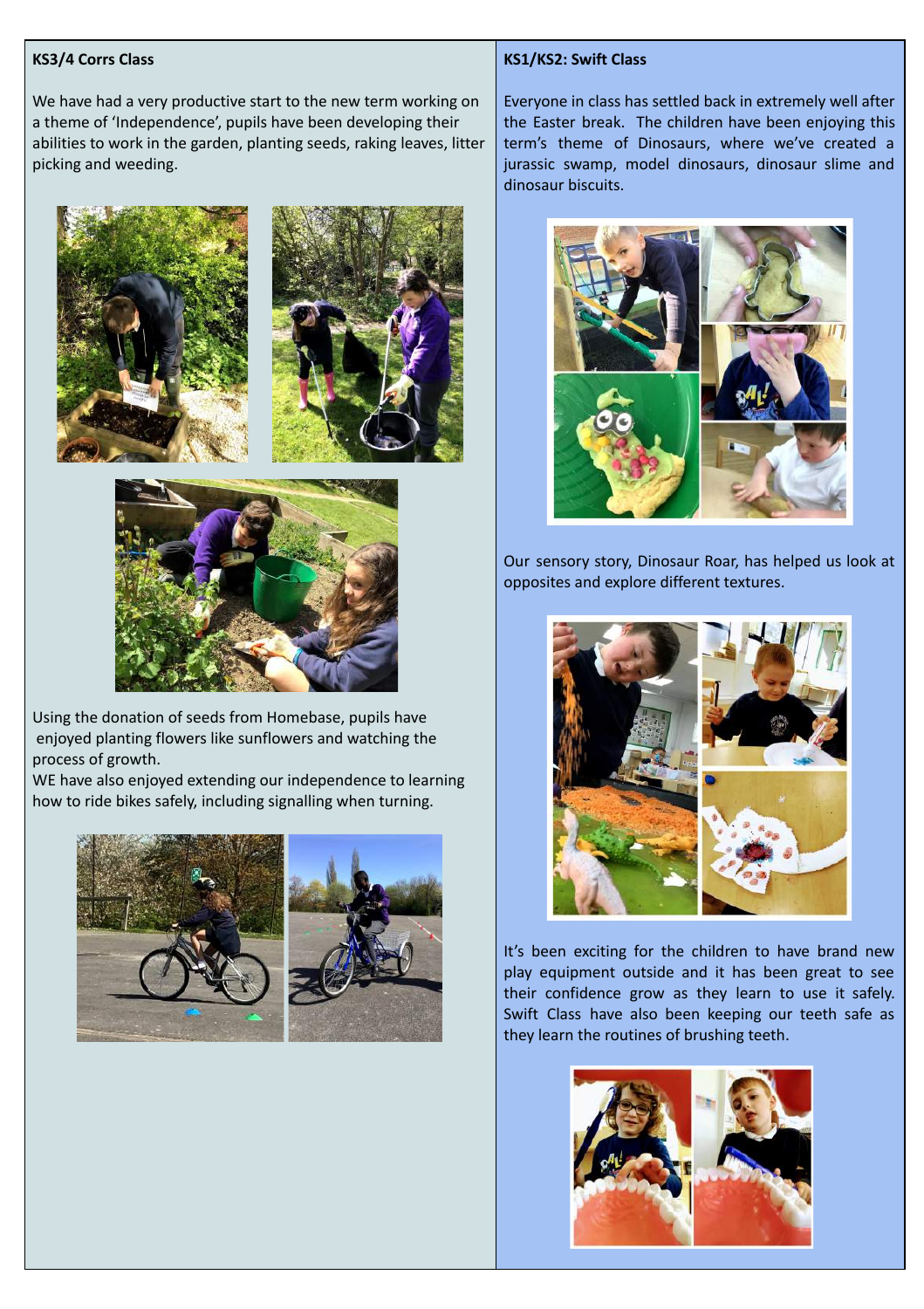## **KS3/4: Coldplay**



We have had a very busy couple of weeks. Everyone settled back in very well after the Easter holidays.



Students have been working hard on their fine motor skills to support their independence and daily life. They engaged in a variety of cutting, peeling and spreading activities during our cooking and sensory sessions.

We took advantage of the lovely weather and promoted outside learning when possible. Pupils engaged in a variety of activities at the Venison House as well as in the playground to support everyone's wellbeing. We used different natural resources such as stones, sticks, leaves and much more to support our Maths.

In Coldplay class, we promote communication at all times across the day during formal and less formal activities such as break times, playtime and snack and lunchtime. Our students had a lot of fun engaging in various board games and physical activities with other peers during these times.



#### **KS1/KS2: Stevie Class**





It has been lovely to see all the children back in this term. We have started the topic about dinosaurs. Children have been exploring and learning about this topic through sensory activities, such as painting a prehistoric landscape, playdough Maths, tuff tray exploration with dinosaurs and slime and dinosaur roars and sounds in our Music session.



We have also enjoyed exploring the new equipment in the KS1 playground, which has been a very exciting time for us.

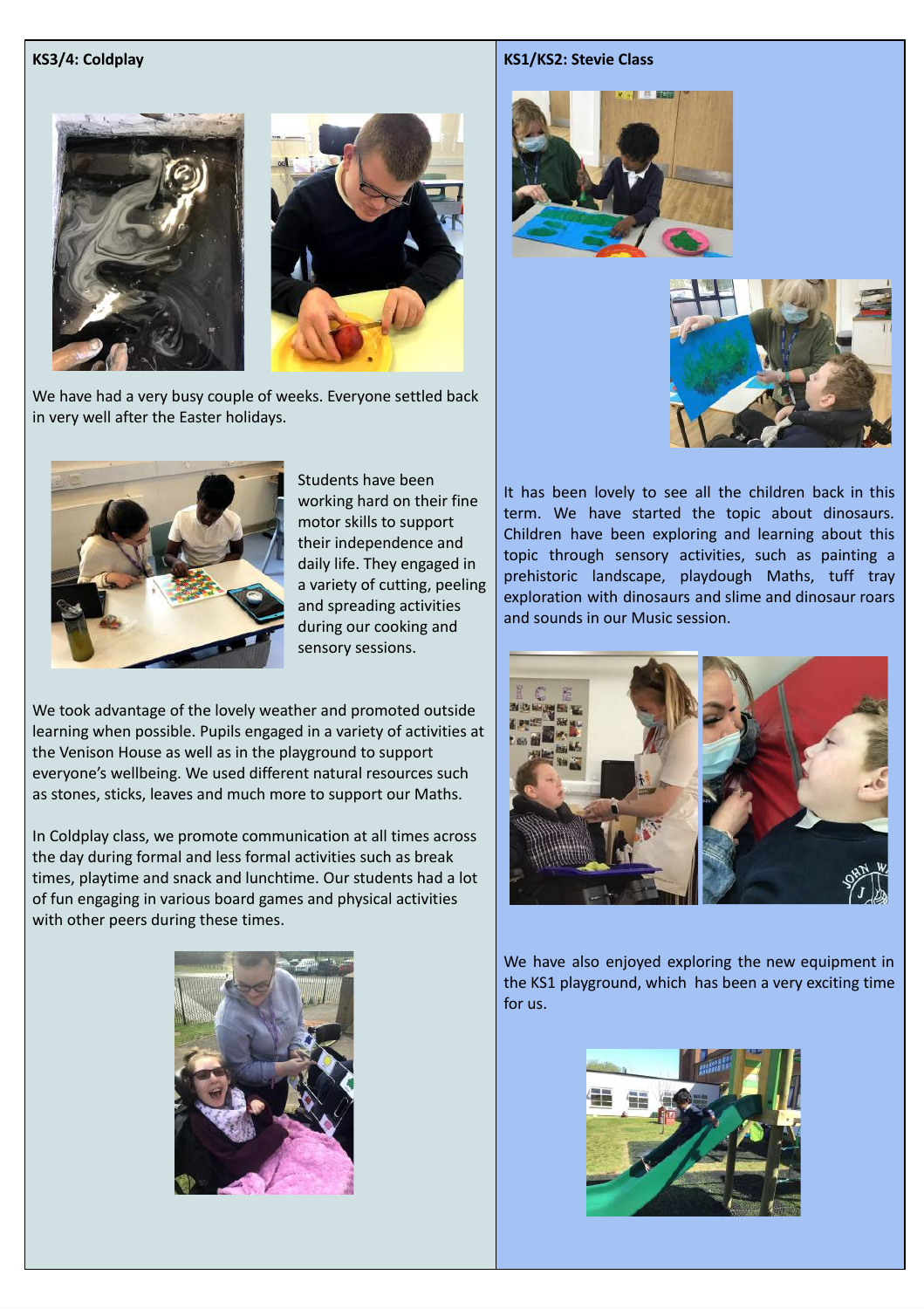## **KS3/4 Celine Class**



We had a fantastic couple of weeks in Celine class.

For Maths, Making the most of the weather, we did some learning outside, taking our maths resources with us. We are still working on how to make different arrays up to 5 or 10. Some of us continued working on the concept of dividing and doubling using stock cubes and cutting them into quarters

and halves, as well as working on time and thinking about what time it would be one hour before or after.

We are putting our reading skills into practice by making word puzzles matching them with the correct picture or even recipe puzzles matching title, photos, ingredients, and method for different recipes using the Sound Reading System approach.



We also tried to peel a pineapple as a science experiment without using a knife. We followed all the instructions from a tutorial video, but it didn't work. We used this opportunity to discuss that not everything we find online is safe and reliable.



#### **KS2: Ludovico Class**

We have started a new topic of Rainforests this term. We looked at some of the animals that live in the jungle.



Then the children chose to have a story about monkeys, so we read *Monkey Puzzle*. The story had lots of animals in it and we wrote their names in our books.

Then we made monkey masks and a butterfly, like in the story.

This week we moved on to the story of *The Skipping Rope Snake*. We cut out spiral snakes and made patterned snakes. In cooking we made patterned puff pastry snakes they were delicious!





We have also been making the most of the sunshine and we have taken our leaning outside. The whole class enjoys a sensory story outside, and everyone joins in for our outdoors orchestra!



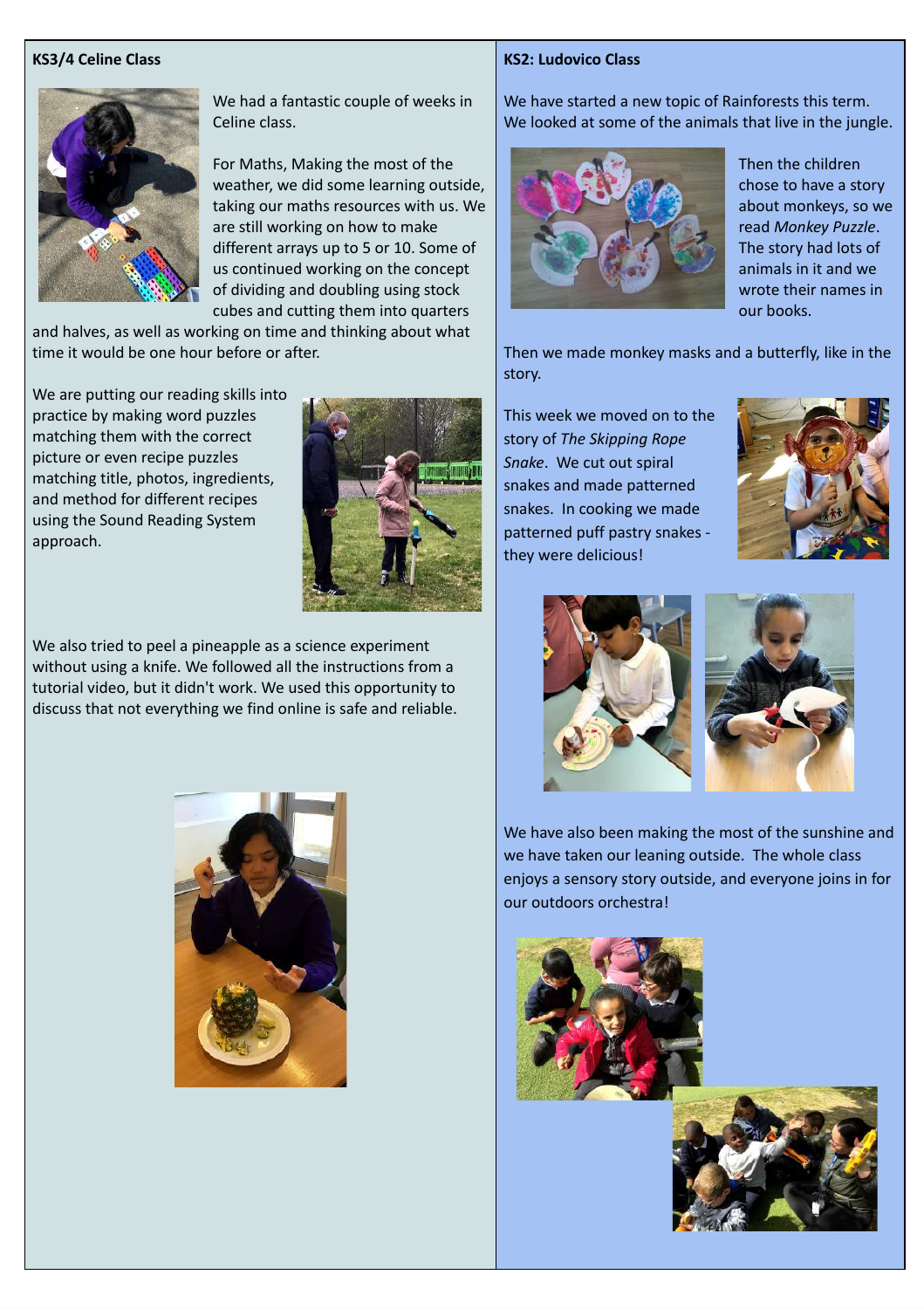### **KS3: Idina Class**

It has been important in Idina Class to get back to our routines, which many of our students feel most comfortable with. We have continued to try to do activities outside whenever possible, supporting our wellbeing and enjoying the sunny weather. As part of our science and exploration, we have been to Venison House on a bug hunt, looking for small creatures and where they live.



communication skills overarches the school

to generalise our skills.

day and these

Some students have also participated in Lord's Taverners Cricket, working on their coordination and ball skills. We also met Bella the Therapy Dog, which was wonderful. Working on our



In our learning activities, we have worked hard to improve our skills, using a range of strategies for students to meet targets.



As our topic this term is Into Independence, we have begun working on different healthy snacks suitable for a lunch box, or picnic. So far we have made bread sticks rolled in poppy seeds, and dairy free blueberry muffins.





#### **KS2: Louis Class**

We have had a busy start to the new term. We have enjoyed doing lots of hands-on learning. For example, we have been learning about insects so we made our own worm farms. We learnt why earthworms are so important. We have also planted sunflower seeds. We are looking forward to seeing who's sunflower grows the tallest!



We have also been learning about rainforests and jungles. We listened to the story *Giraffes Can't Dance*, we loved listening to the different genres of music and dancing along. We then used computers and Ipads to find out facts about giraffes, some of us typed and others asked Siri.